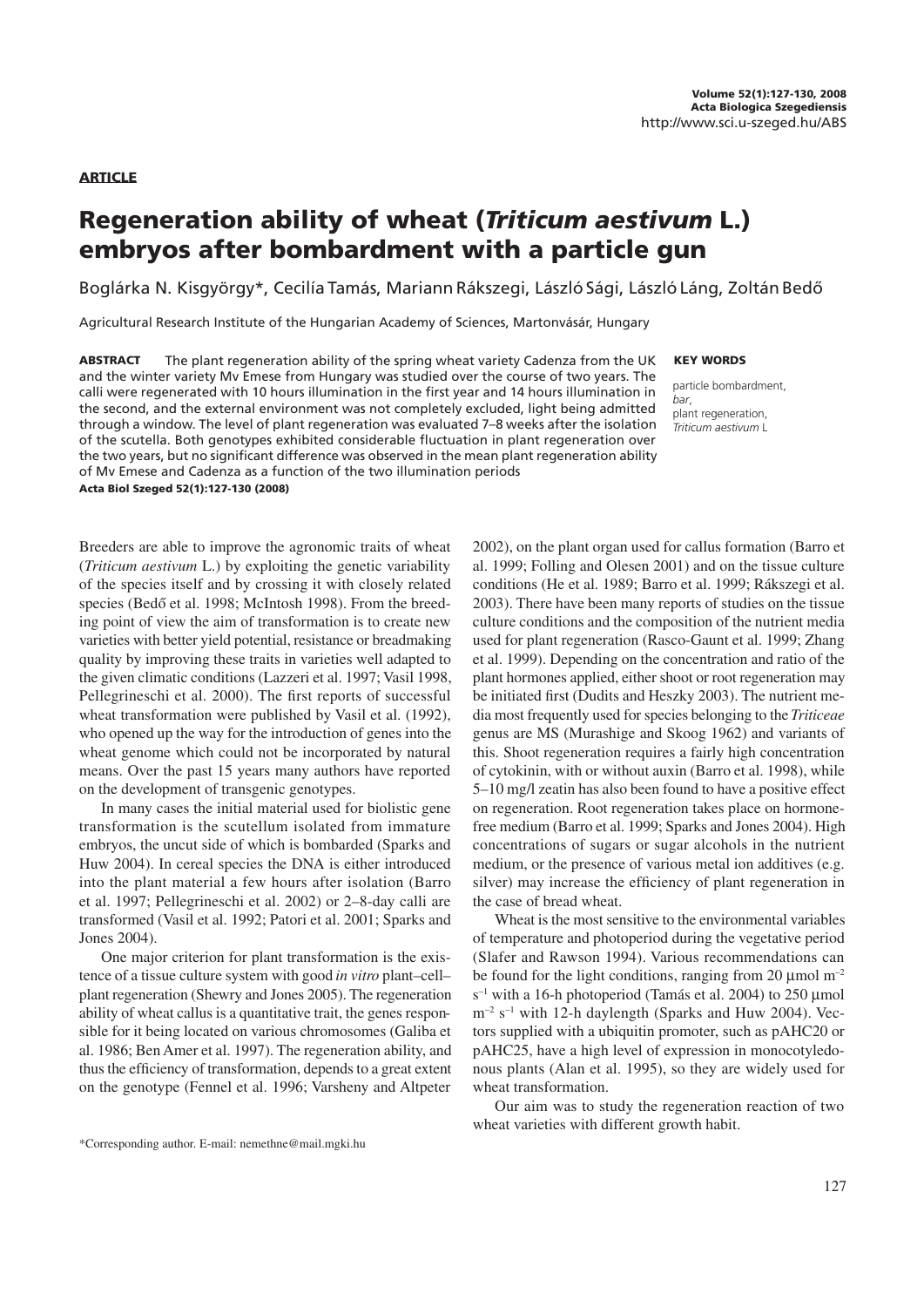

**Figure 1.** Percentage values of plant regeneration for the winter wheat Mv Emese and the spring wheat Cadenza under 10 and 14 hours of artificial illumination.

## Material and Methods

After germination, donor plants of the Cadenza spring variety were vernalised at 4<sup>°</sup>C for 2 weeks and those of Mv Emese winter variety for 6 weeks. The seedlings were then planted out and raised under constant phytotronic conditions at a day/ night temperature of  $18/16^{\circ}$ C with 16-h daylength. Immature grains were collected 12–14 days after flowering, after which the scutella were isolated and the nutrient media prepared as described by Sparks and Huw (2004). The scutella were placed on medium designed to induce callus formation. After keeping them in the dark for two days, the scutella were transformed using a PDS-1000/He particle gun according to the manufacturer's instructions. A 28 Hgmm vacuum was created in the chamber and the helium gas was injected into the space above the macrocarrier at a pressure of 650 psi. The distance between the Petri dish containing the scutella and the macrocarrier was 5.5 cm. Gold particles with a diameter of  $0.6 \mu m$  were suspended in distilled water at a density of 20 mg/ml and coated with pAHC25 plasmid DNA as described by Sparks and Huw (2004).

pAHC25 is a complete cassette containing the *bar* selection marker gene coding for the phosphinotricin acetyltransferase (PAT) enzyme, isolated from the microorganism *Streptomyces hygroscopicus*, and the *uidA* reporter gene coding for §-glucoronidase, isolated from *E. coli*. The PAT enzyme inactivates the total herbicide phosphinotricin (PPT), which was applied to the nutrient media as a selection agent.

Two or three hours after bombardment the scutella were placed in fresh Petri dishes at an equal distance from each other and incubated in the dark at  $23^{\circ}$ C for three weeks. Scutella exhibiting callus formation were then transferred to shoot regeneration medium and kept in the light for a further three weeks.

Root and shoot regeneration were induced by illumination with cool white light at low intensity (20  $\mu$ mol m<sup>-2</sup> s<sup>-1</sup>) at a constant temperature of  $23^{\circ}$ C. In the first year of the experiment, between September 2005 and June 2006, a daylength of 10 hours was applied. In the second year (September 2006 to June 2007) this was increased to 14 hours. The external environment was not completely excluded: light was allowed in through a window facing north-east and measuring 0.72 m<sup>2</sup>. After the sixth week calli exhibiting plant regeneration were placed on shoot regeneration medium containing 2 mg/l phosphinotricin for selection and the efficiency of plant regeneration was evaluated in the  $6<sup>th</sup>-7<sup>th</sup>$  week. Plant regeneration was expressed as the percentage of calli producing shoots compared with the number of embryos isolated. The regeneration values of embryos isolated on the same day were grouped according to the date when they were transferred to the light. In both years approximately 1500 embryos of each genotype were isolated and bombarded.

## Results

The plant regeneration ability of the genotypes Mv Emese and Cadenza, isolated at the same time, was evaluated when exposed to 10- and 14-hour illumination (Fig. 1). The values were grouped according to the date when the cultures were placed in the light. In the case of 10-hour illumination the plant regeneration of Mv Emese exhibited greater deviation over the course than that of Cadenza (Fig. 1), with values ranging from  $0-65.6\%$  for My Emese and from  $0-43.0\%$  for Cadenza. Both genotypes had the lowest regeneration ability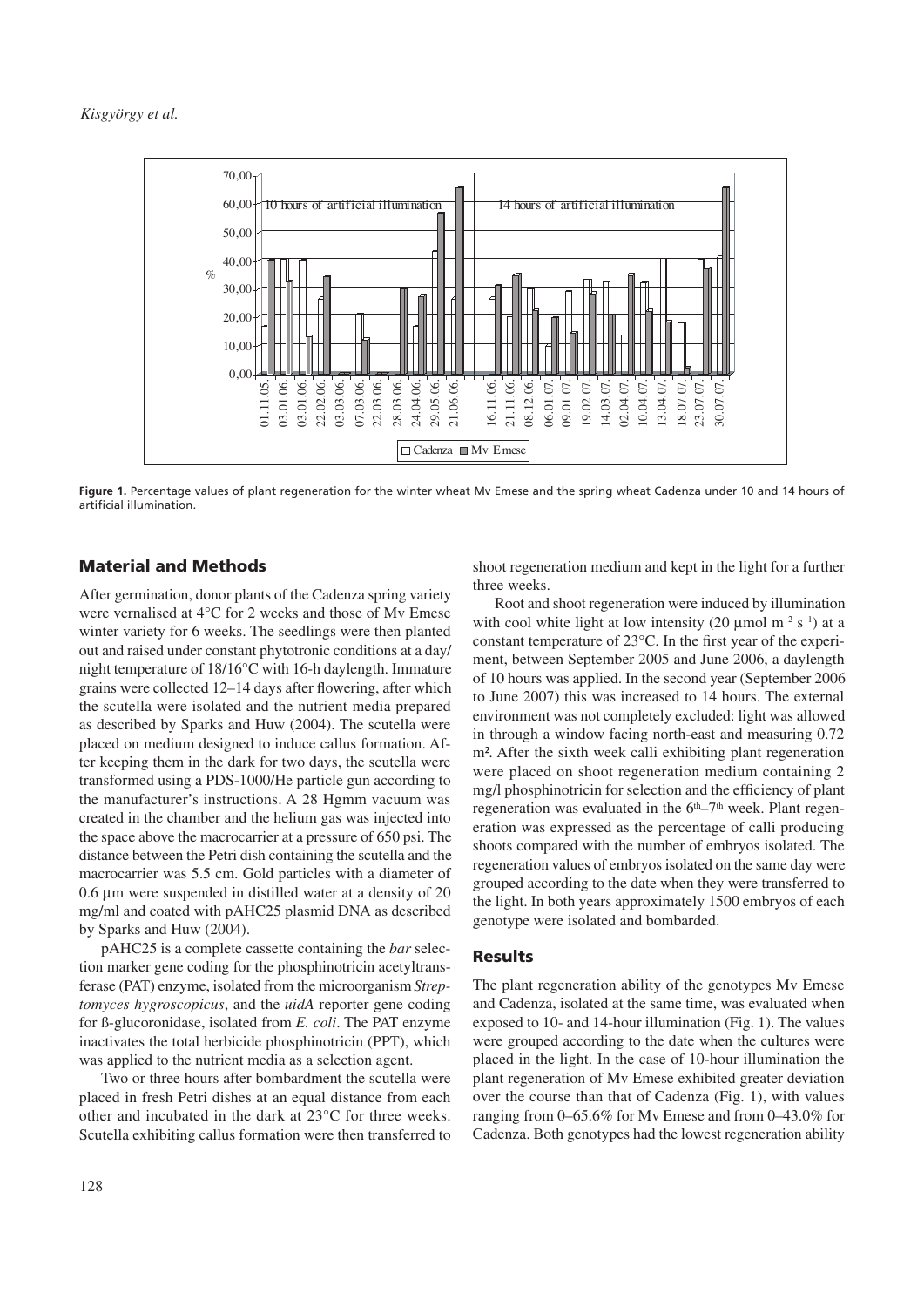

**Figure 2.** Mean plant regeneration from scutella of the wheat varieties Mv Emese and Cadenza under 10 and 14 hours of artificial illumination.

in March, when no plants were regenerated from the calli in two of the four experiments set up for each variety. The highest percentage of plant regeneration was recorded for Cadenza calli in May and for Mv Emese calli in June.

In the case of 14-hour illumination (Fig. 1) the difference between the minimum and maximum values of plant regeneration was again greater for Mv Emese  $(2.2–65.6%)$  than for Cadenza  $(10.0–41.3%)$ , the lowest values being recorded in July for Mv Emese and in January for Cadenza, while the largest numbers of plants were regenerated from both Mv Emese and Cadenza calli in July. Greater differences were observed between the mean plant regeneration values of the two genotypes in the case of 10-hour illumination than for 14 hour illumination (Fig. 2), with values of 23.8% for Cadenza and 28.4% for Mv Emese at 10 hours illumination and 28.3% for Cadenza and 27.2% for Mv Emese at 14 hours.

## **Discussion**

A comparison was made of the plant regeneration ability of the spring wheat variety Cadenza (UK) and the winter wheat variety Mv Emese (Hungary). Cadenza has been used for years as a donor plant for wheat transformation, while Mv Emese was found by Tamás et al. (2004) to have good plant regeneration ability.

 The experiments were carried out under the same conditions in two years, the only difference being the length of illumination. The regeneration ability of the two varieties did not differ significantly at illumination periods of 10 and 14 hours, though under 10 hours of artificial illumination the values recorded for Mv Emese exhibited greater differences than those of Cadenza. Both the maximum and mean plant regeneration values of Mv Emese were higher than those of Cadenza at this level of illumination. A larger number of plants could be regenerated from isolated scutella of Mv Emese wheat than from Cadenza under short-day illumination, when the external environment was not completely

#### *Regeneration of wheat embryos after particle bombardment*

excluded. When the artificial illumination was increased to long-day conditions there was an improvement in the plant regeneration of Cadenza, while that of Mv Emese did not change to any great extent. In the case of 10-hour illumination in spring, both genotypes were incapable of plant regeneration in some cases, while this was not observed for 14-hour illumination. Both varieties exhibited maximum regeneration ability in summer in both daylenght.

The greatest level of plant regeneration was observed in June and July for Mv Emese calli and in May and July for Cadenza calli. Data from the literature confirm that plant regeneration is strongly dependent on the genotype (Varsheny and Alpenter 2002).

No significant difference was observed between the plant regeneration levels of isolated, callus-forming scutella of the two varieties despite the fact that one was a winter variety and the other a spring variety. The plant regeneration of both genotypes exhibited mean values of 24–28% in both years.

Cadenza is a more suitable donor plant for transformation as it only requires a few days of vernalisation, compared with six weeks for Mv Emese, which thus lengthens the time required for producing donor plants. Under the climatic conditions of Eastern Central Europe, however, Mv Emese is well adapted, so it can be recommended for use as a donor plant in transformation studies.

## Acknowledgments

The research was partially financed by a grant from the National Scientific Research Fund (OTKA 68659).

### **References**

- Alan HC, Peter HQ (1995) Ubiquitin promorter-based vectors for high-level expression of selectable and/or screenable marker genes in monocotyledonous plants. Transgenic Res 5:213-218.
- Barro F, Rooke L, Békés F, Gras P, Tatham AS, Fido R, Lazzeri PA, Shewry PR, Barcelo P, (1997) Transformation of wheat HMW subunit genes results in improved functional properties. Nature Biotechnology 15:1295-1299.
- Barro F, Cannell ME, Lazzeri P, Barcelo P (1998) Inßuence of auxins on transformation of wheat and tritordeum and analysis of transgene integration patterns in transformants. Theor Appl Gen 97:684-695.
- Barro F, Martin A, Lazzeri PA, Barcelo P (1999) Medium optimisation for efficient somatic embryogenesis and plant regeneration from immature inforescens and immature scutella of elite cultivars of wheat, barely and tritoordeum. Euphytytica 108:161-167.
- Bedő Z, Vida Gy, Láng L, Karsai I (1998) Breeding for breadmaking quality using old Hungarian wheat varieties. Euphytica 100:179-182.
- Ben Amer IM, Korzun V, Worland AJ, Börner A (1997) Genetic mapping of QTL controlling tissueculture respnse on chromosome 2B of wheat (*Triticum aestivum* L.) in relation to major genes and RFLP markers. Theor Appl Genet 94:1047-1052.
- Dudits D és Heszky L (2003) Növényi biotechnológia és géntechnológia. Agroinform Kiadó, Budapest
- Fennel S, Bohorova N, Van Ginkel M, Crossa J, Hoisington D (1996) Plant regeneration from immature embryos of 48 elite CIMMYT bread wheats. Theor Appl Genet 92:163-169.
- Folling L, Olesen A (2001) Transformation of wheat (*Triticum aestivum* L.) microspore- derived callus and microspores by particle bombardment.